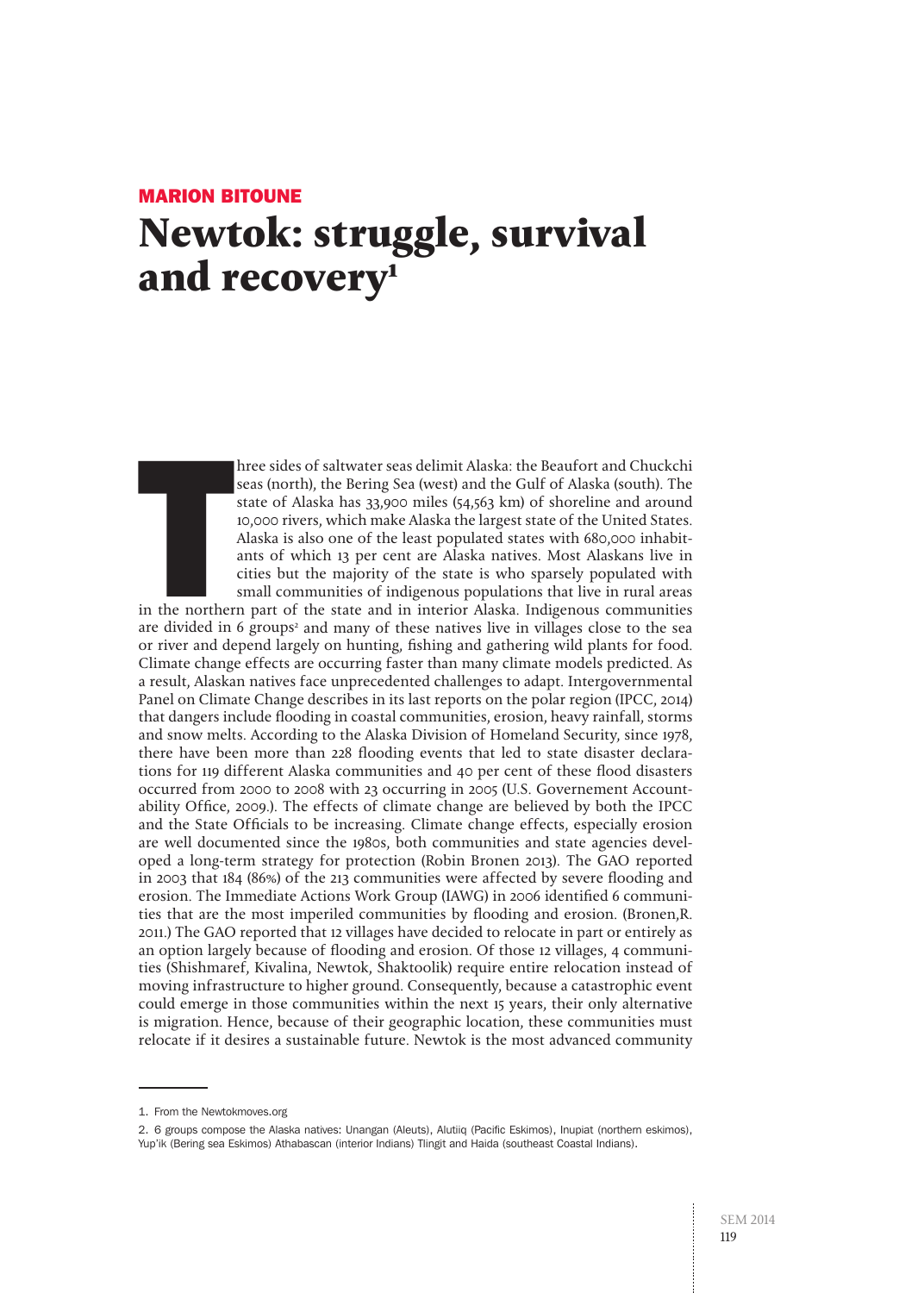in the relocation process. This paper begins with an overview of the situation in Newtok. It then analyzes the community-driven relocation process (part 2). Finally, the paper will identify the challenges, what can be the policy changes and lessons that can be learned. (Part III)

# 1. Overview of climate change in Newtok

Newtok is a Yupik Eskimo village located on the Ninglik river, close to the Bering Sea. The village's ancestors have lived on the Bering Sea for more than 2,000 years. Newtok is clustered around 63 houses (Bronen, 2011). No roads lead to Newtok and the only access to the community is by airplane (seats maximum 10 persons). Airplanes deliver basic necessities such as food but due to extreme weather conditions, days can pass without any ability to travel. The community settled in its current site in 1950 when the Bureau of Indian Affairs imposed a requirement that children attend school. At the beginning of the fifties, around hundred people lived in the community but since then, the population has tripled. According to 2010 census, 354 people reside in the community. It was identified in December 2003 as an imminently threatened village that needs to be relocated. Newtok was successively declared as flood disaster area in 2004 and in 2005. Flooding from a 2005 storm turned the village into an island for several days and the Ninglick river barge was completely destroyed making it extremely difficult to deliver basic supplies such as fuel to the village.

#### 1.1. Newtok: impacts and vulnerability.

It was observed that a combination of gradual ecosystem changes and rapid onset extreme environment events threaten the village (Bronen, 2013). Newtok sits on top of permafrost in one of the largest river delta in the world. Consequently, in thaws period and with warmer temperature, the village becomes muddy and has no bearing capacity. Permafrost3 is melting mainly due to temperature increases. The GAO observes the increase in temperature led to thawing of permafrost, provoking severe degradation of villages' shorelines and riverbanks that slump, erode, and threaten the communities to see the infrastructure to sink into the earth. Melting of sea ice leaves communities and shorelines extremely vulnerable to storm and waves. It is the combination of thawing permafrost, temperature changes, wave action and river current that is accelerating the erosion. Erosion is causing the Ninglick River to move closer to the village. Villagers observed that "every year during the storm season, that river can take away up to 300 feet a year (…)" Every year storms are getting worse, and floods more intense".(Goldenberg, The Guardian, 2013) The state spent around 1.5 million USD to control the erosion between 1983 and 1989. Nevertheless, the Army Corps of Engineers estimated that the highest point of the villages (the school) could be under water by 2017. (NPR 2013)

Climate change not only has ecological impacts mentioned above, but impacts on the community as well.

<sup>3.</sup> Permafrost can be defined as permanently frozen subsoil, which is found over 80 percent of Alaska, it keeps the land intact, together and especially habitable along the northwestern coast in Alaska.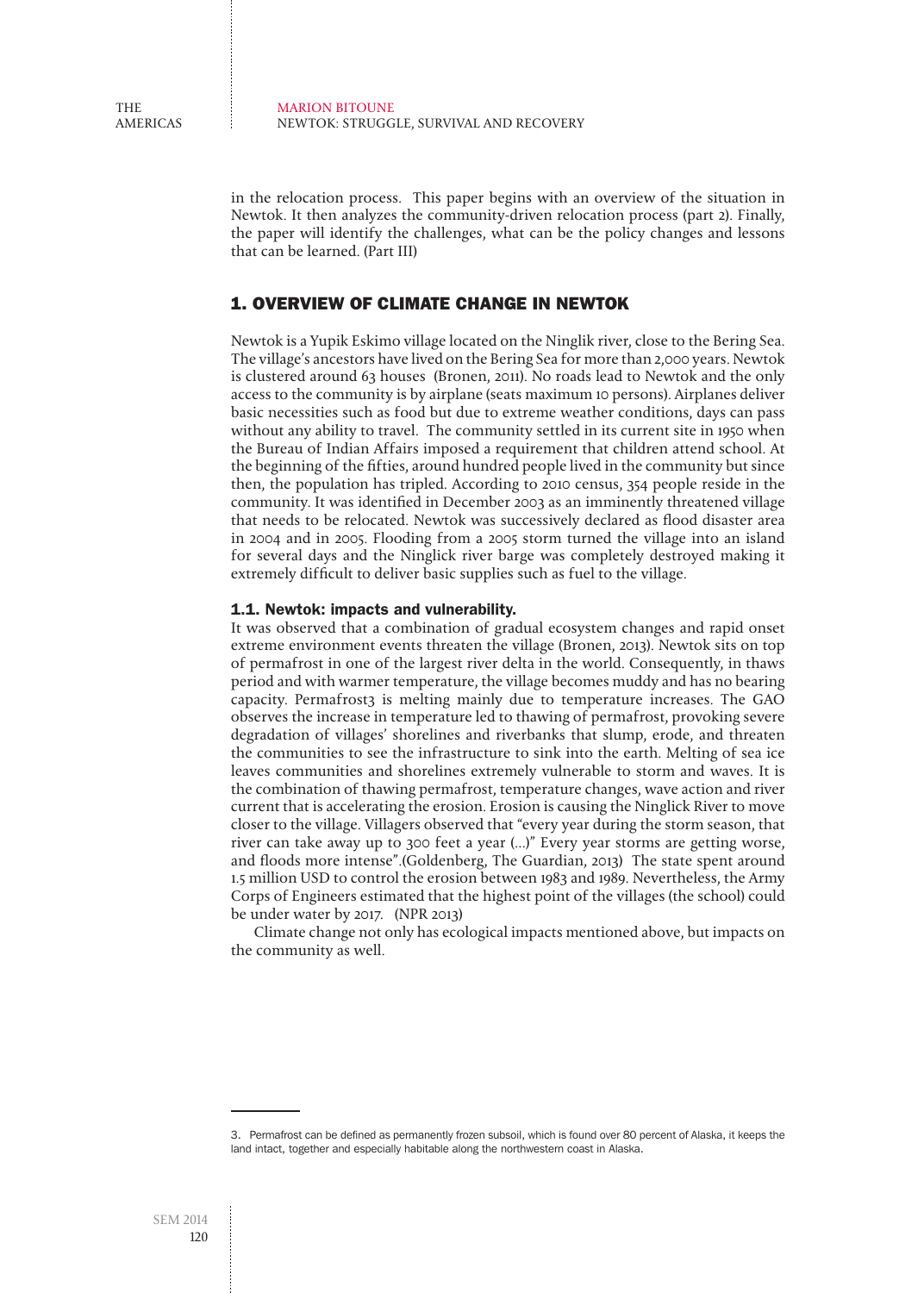Figure 1. Alaska Village Erosion Newtok ( Corps of Engineers. Alaska Village Erosion Technical Assistance Program 2006.)



# 1.2. Mains areas of vulnerability:

Subsistence activities, health, safety, and infrastructure services.

## Subsistence activities:

Climate change affects fish stocks<sup>4</sup> that are constrained to migrate to cooler places or even disappearing altogether, leaving millions of people without food and source of income. Changes in vegetation patterns clearly affect migration patterns of bird and animal life, which will in turn impact the ability of Alaska natives to gather their traditional food (Bronen 2013). Climate change affects both terrestrial and marine habitats, which have consequences nutritionally and culturally for Alaskan Natives. It is harder to predict availability, movement, and behavior of animals as Stanley Tom, tribal administrator said "The snow disappears way late. That is making the geese come at the wrong time. Now they are starting to lay their eggs when there is still snow and ice and we can't go and pick them (Goldenberg, 2013)." However, the increased variability and uncertainty have also effected social, economical and cultural activities. These subsistence activities are interwoven into the fabric of their lives and form the foundation for continuity between generations by promoting the basic values of Alaska native culture. Hence, climate change caused the Newtok community to change their old-centuries routines. This variability and uncertainty is costly for those populations because it is important to highlight that Alaska is the most extensive area of poverty in the United States (GAO,2009) in terms of household income and has the highest cost in commercial goods because of their isolations. Consequently, given this economic difficulty, indigenous communities are completely dependent on their local environment (for food, transportation and their survival) and have lived off the land and sea for millennia.

<sup>4.</sup> The marine mammal that are dependent on sea ice for their habitat are disappearing such as: bowhead whales, beluga, whales, seals, walrus, polar bears and a strong decline in salmon stock. (Bronen 2011)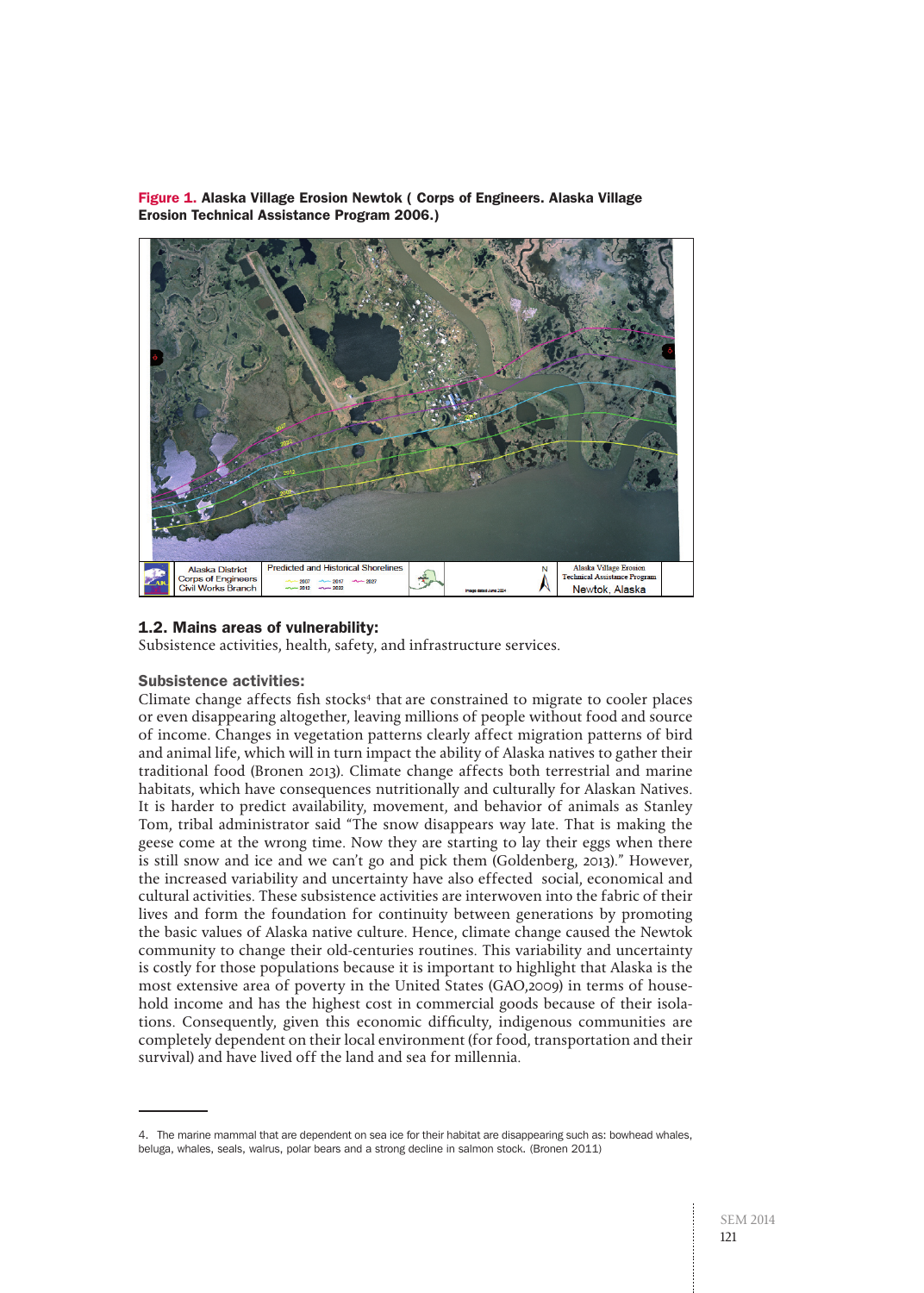

(Example relating to changes in timing of fish. Source: Shearer, Christine. The Political Ecology of Climate Adaptation Assistance: Alaska Natives, Displacement, and Relocation. Diss. U of California, Santa Barbara, 2012. N.p.: Journal of Political Ecology, 2012. Print.)

## Health and safety

Climate change started to have impacts on the health of communities. According to the Center For Climate and Health Alaska native tribal health consortium, climate change increases "vulnerability to injury, disease, mental stress, food insecurity and water insecurity." The Center For Climate And Health reported that the Northwest Artic region has the highest rate of respiratory infections. As a result of a lack of central water supply and treatment sources, Alaskan communities have higher rates of respiratory and skin infections. It was observed that climate change is causing stress due to environmental conditions and fear related to security and safety (Center for Climate and Health, 2011).

#### Loss of infrastructure

In 1996, the village dumpsite eroded in the Ninglick River, effecting nearby residents. In 2005, the primary barge eroded into the Ninglick River. Barges are essential during summer because they deliver essential supply for community. The loss of barge landing severely impacted the village, now lacking cost-effective fuel delivery for power sources in the village. Despite the fact that a new barge landing is essential, it is not possible because of erosion. Consequently, as climate-induced ecological hazards increase and Newtok's decision to relocate, it has limited capital investment in existing public infrastructure (Bronen NYU). In addition, Newtok lacks a new sewage disposal system because of their decision to relocate. The community is also facing saline intrusion impacts, which deteriorates the potable water. Coastal erosion ultimately affects the lives of people in this community.

Several options are available to solve this crisis: stay in Newtok and control erosion, collocate to other established villages in the region or relocate the entire village to other new site.

## 2. Relocation as the only response to the crisis

Erosion control is nearly impossible and the US Army Corps engineers recognized that then collocation alternative would destroy the Newtok community identity. Therefore, relocation is the only solution to protect community residents. In its last report IPCC stated that "decreased sea ice thickness and extent, less predictable weather, severe storms, sea level rise, changing seasonal melt/freeze up rivers and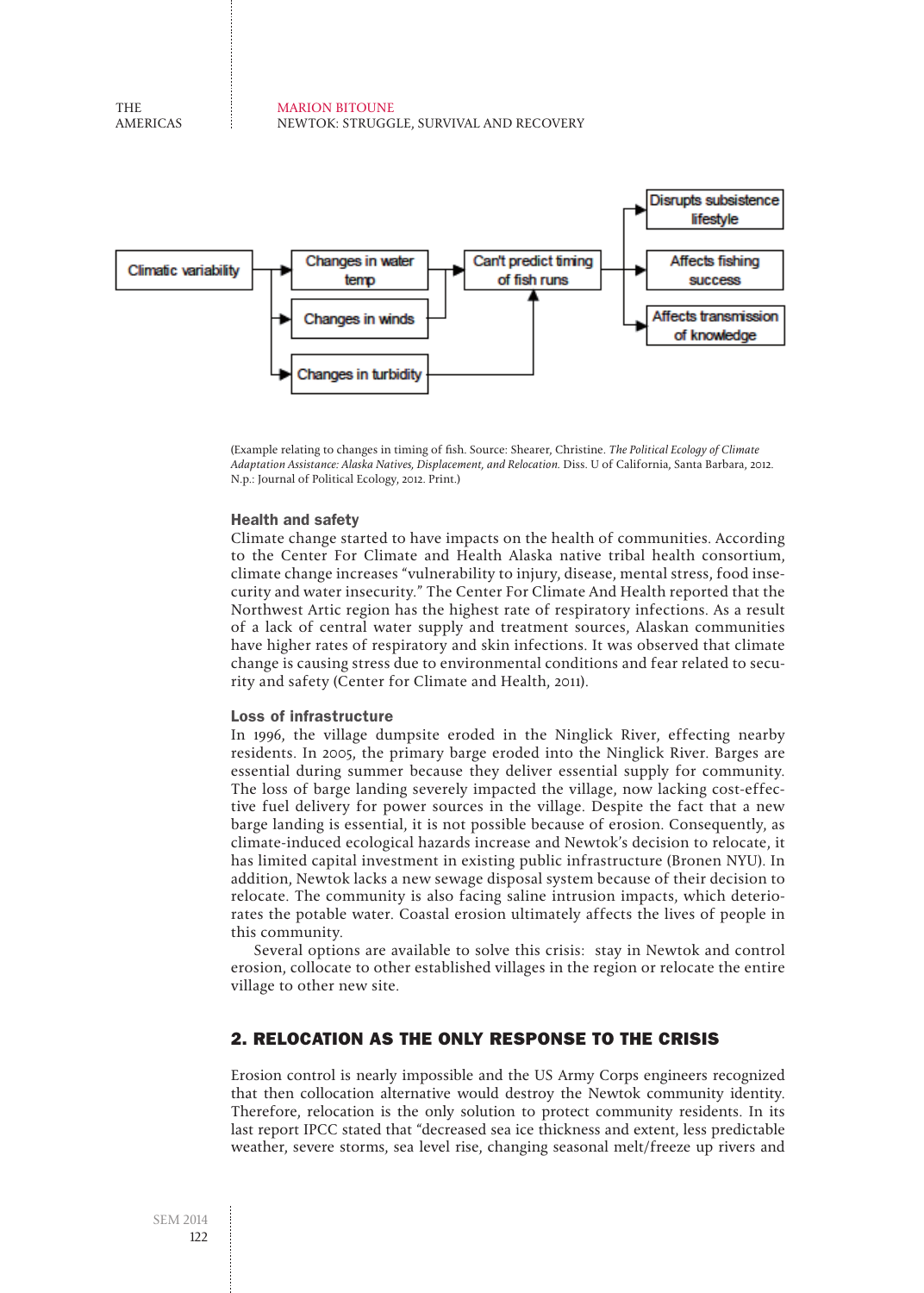lakes, change in snow type and timing, increasing shrub growth, permafrost thaw and storm-related erosion which in turn are causing such severe loss of land in some regions that a number of Alaskan coastal villages are having to relocate entire communities". (IPCC. 2014. Polar regions. IPCC WGII AR5 Chapter 28. p18) IPCC recognizes that there are important threats for Alaskan communities that have no choice than to relocate.

## 2.1. Selection of the site: a solution to the crisis

In 1994, the Newtok traditional council began a relocation planning process by analyzing 6 potential villages. The council produced criteria to evaluate the relocation site's habitability for the community: "Good soil foundation for village development, no erosion, land suitable for an airport, good barge access and access to subsistence". Consequently, according to those criteria the council selected the northwestern part of the Nelson Island (fifteenth largest island in the US), which is located nine miles away from the current site. 3 communities are located on this island with 1.065 residents and 75% of the land is currently inhabited. It is important to underscore that the Yupi'k made sure that they did not trespass on subsistence areas of other villages by choosing the northwestern part of Nelson Island. No road lead to or from the relocation site and there are no pre-existing infrastructure. The community decided to call the new site Mertarvik (Yupi'k name) that means " getting water from the spring". However, contrary to what we might think, migration for Alaska natives is not something new. Historically, the ancestors of those communities migrated towards several coastal and inland for hunting and fishing to gather subsistence harvests. They moved according to the seasons to follow the "wild game" and fish on which they are mainly dependent (Bronen 2013). However, the US Department of the Interior's Bureau of Education imposed that children must attend school, which created a shift in their migration pattern in the late nineteenth and early twentieth century. As a result, the building of schools, sewage systems, water and electricity infrastructure led to a reversal from seasonal migration to the installation of permanent settlement at the school site chosen by the federal government, reducing the community's ability to move (Bronen 2013).

Climate change effects are therefore affecting communities' ability to adapt to their changing environment through their traditional migration pattern. This change created a new set of dependencies on the government to respond effectively to environmental changes (Bronen, Chapin 2013). Erosion, which is partly a natural process and the principal cause for displacement for Alaska Native, becomes an issue for the reason that communities are tied to the land and built infrastructure such as schools, power plants, and health clinics. Traditionally, communities could migrate easily from areas affected by erosion because they did not rely on built infrastructure (Bronen 2013). Therefore, it was not the first time that Newtok had to migrate because in 1949, the community relocated from "Old Keavalik" to the current Newtok to avoid flooding and find a suitable ground for a new school. As a result, Mertarvik must be their last move. As a traditional council member said, "this will be our last final move. Mertarvik is going to be a lifetime permanent location, higher ground with rock underneath". For these reason, the inhabitants chose carefully the location and voted three times (1996, 2001, 2003) to relocate. The community was opposed to the notion of collocation with other communities. As Stanley Tom, tribal liaison for the Newtok Traditional Council declared in "we opposed to colocation to 100 percent (…) we are all relatives here, we want to be together as much as we can." (Bronen,R. 2011.)

#### How to obtain ownership of a land?

Nelson Island is owned by federal government and managed by the US Fish and Wildlife Service (USFWS). The phase of the acquisition of the land are as follows (Robin Bronen 2011): First, the community needs the support from the Newtok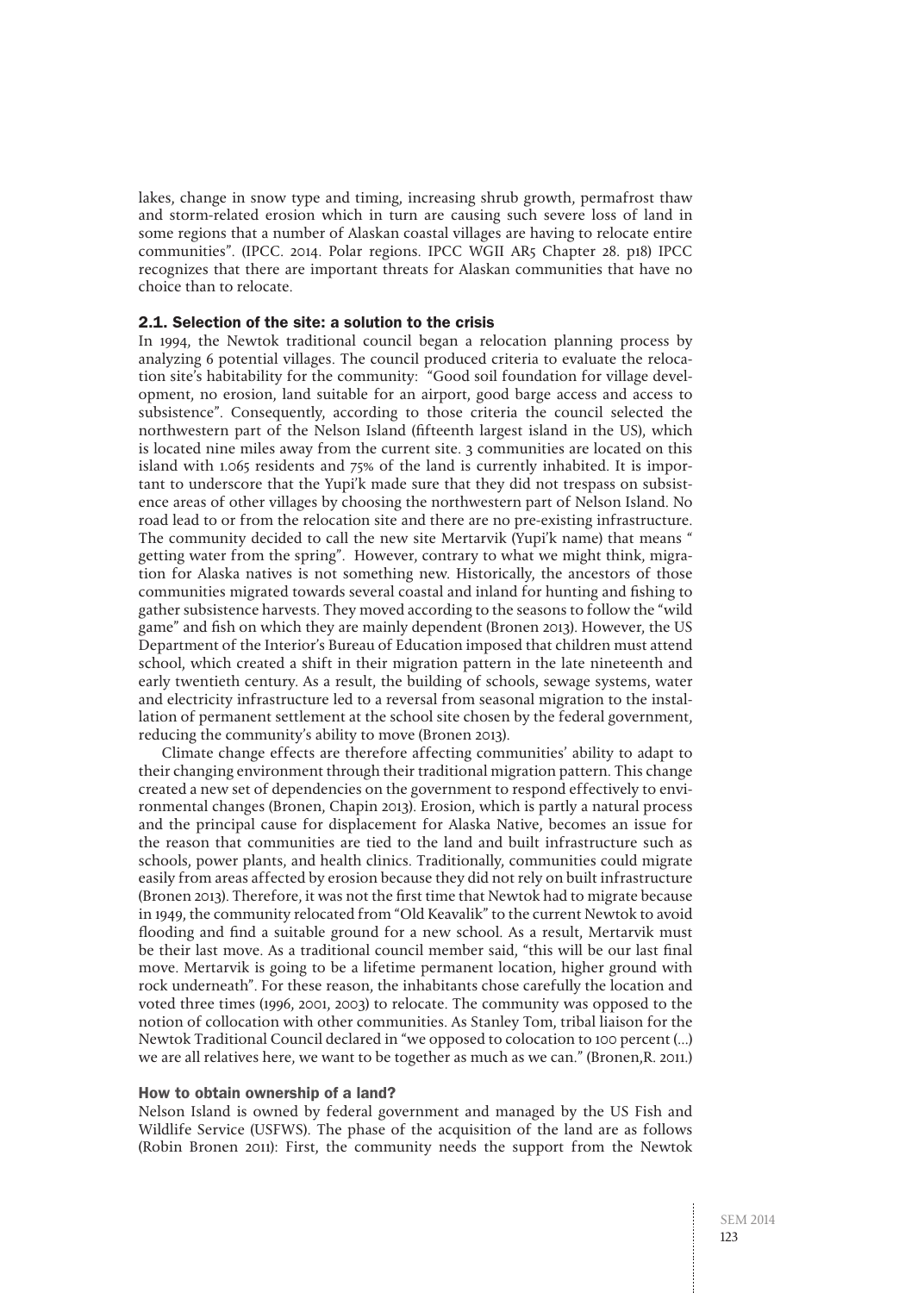Native Corporation;<sup>5</sup> Secondly, obtain approval from the United States Fish Wildlife Service; Thirdly, the community needs Congress to authorize the land exchange and enact the legislation, which was done on November 17, 2003.

## Environmental considerations in Mertarvik

Mertarvik was chosen for its important natural resources. Nevertheless, the community was part of environmental studies since 2006, to outline anticipated impacts and cumulative impacts on protected resources due to their settlement. (Community of Newtok and the Newtok Planning Group. 2011). Listed below are several examples of the Newtok community assessment on Mertarvik and within Nelson Island:

## Table 1. Community of Newtok and the Newtok Planning Group. 2011 Relocation Report: Newtok to Mertavik. Rep.

| <b>Categories</b>                                                                                                                                                                             | <b>Assessment</b>                                                                                                                                                                                                                                                                              |
|-----------------------------------------------------------------------------------------------------------------------------------------------------------------------------------------------|------------------------------------------------------------------------------------------------------------------------------------------------------------------------------------------------------------------------------------------------------------------------------------------------|
| Birds and waterfowl<br>Mertarvik is rich in bird species in diversity and home<br>of large number of nesting waterfowl. It is also one of<br>the most productive areas in the world of geese. | The settlement of a community in the northwestern<br>part of Nelson Island will have limited impact<br>to waterfowl habitats. There is a potential for<br>temporary and permanent loss of waterfowl<br>habitat through construction of improvements and<br>temporary construction disturbance. |
| Wetlands, vegetation<br>Wetlands consist of wet tundra within the majority of<br>relocation area lands. Any ground disturbance would<br>likely have an effect on wetland habitats.            | Temporary and permanent impacts to wetlands are<br>anticipated as a result of community development at<br>Mertarvik.                                                                                                                                                                           |
| Cultural resources<br>Several archeological sites are closed to the<br>northwestern part of Nelson Island.                                                                                    | Sites are located one mile from Mertarvik but no<br>historic properties would be affected by the proposal<br>construction of infrastructure.                                                                                                                                                   |

To sum up the community is anticipating the cumulative impacts to protected resources of Mertarvik, especially through avoidance, mitigation plans and minimization. Nevertheless, some cumulative impacts are not anticipated.

## 2.2. The relocation process

# The actors: key components of the relocation success. **State and federal agencies**

In 2007, the governor of Alaska created the Alaska Climate Change Sub Cabinet to implement a climate change strategy for the state, immediate action workgroup is one of the advisory of the sub cabinet. State and federal government are co chairs and this work group issued recommendation to the governors and address the immediate humanitarian needs of the communities forced to relocation.

<sup>5.</sup> Robin Bronen explains that the Newtok Native Corporation (NNC) was created according to the Alaska Native Claims settlement that required indigenous tribe to be organized as profit or non profit corporation to receive tittle to the surface and subsurface land rights. These corporations were developed on the regional and village level. The village corporation is allowed to give to any member of the community the land used by that occupant as her home or subsistence campsite. The Newtok Native Corporation played an active role in the acquisition of Mertarvik. Tom Stanley, newtok's tribal administrator (equivalent of a mayor) underscored in one of his presentation, the NNC attempted for years to reach an agreement with USFWS, it obtained services of lobbyist at the federal level, secured the backing of Alaska congressman and Senators in Washington D.C and negotiated the terms of the transfer. NNC is the unique ownership of the land whereas the council is the only one authority governing the site with several state and federal agencies to make the relocation easier.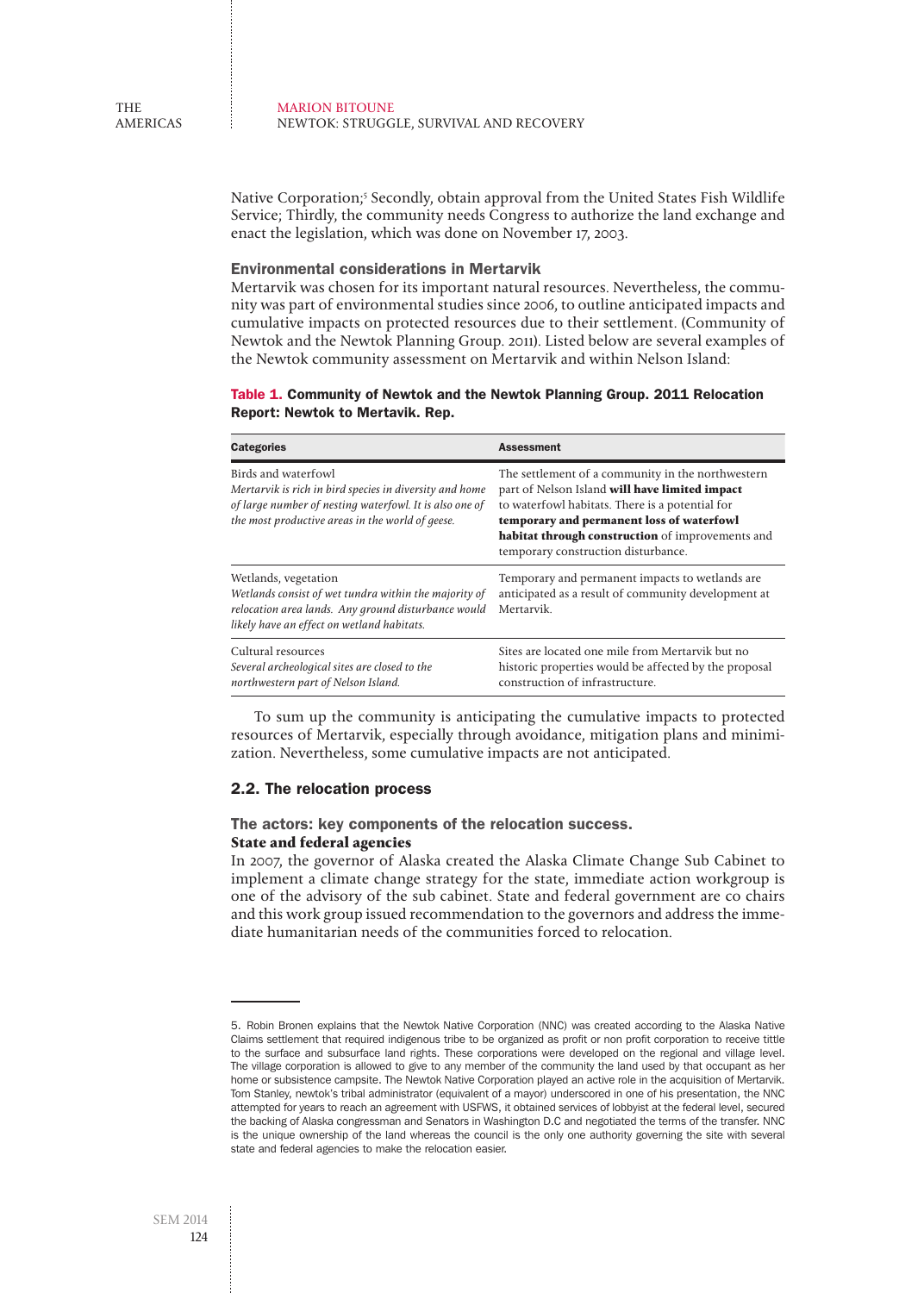#### **Newtok Planning Group:**

The Newtok Planning Group is a multi level interdisciplinary government workgroup in Alaska focused on relocation created in May 2006 from an ad hoc series of meetings. The group is unique in Alaska in its multidisciplinary and multijurisdictional structure. Its main objective is to identify agency resources and to establish a strategy for assisting Newtok in its relocation.

The governor of Alaska declared that NPG should "act as the state coordinating agency to coordinate with other state and federal agencies to propose long term solutions to the ongoing erosion issues (…)". No State or Federal Agency govern or guide the relocation process, on the contrary they are guided by a collective desire to provide assistance to the Newtok Traditional Council.

#### **Communities**

The Newtok community is a key actor in the relocation process because they are not just participating but leading the process. The community set the direction and priorities, pushing funding opportunities, as well as building a skilled labor force. (Mertarvik relocation plan). The building of skilled labor force demonstrates the community's commitment to move. Recently, 17 community members completed 3 months of training in construction, electrical and mechanical trades. Hence, by gaining skills, the community will be able to build and maintain their new community. Newtok is the only authority that makes the final decisions on action. Consequently, Mertarvik does not depend on the agenda of individual government department. In 2012, the Newtok traditional council passed a set of guiding principles that must be apply and promote in the relocation process by partner and all the community residents. The relocation process has to be defined by the Yupik way of life. (Community of Newtok and the Newtok Planning Group 2011). Here are few examples of what can be found in the guidelines:

… remain a distinct, unique community – our own community, stay focused on our vision by taking small steps forward each day; make decisions openly and as a community and look to elders for guidance; our voice comes first – we have first and final say in making decisions and defining priorities, by implementing nation-building principles and working with our partners; no matter how long it takes, we will work together to provide support to our people in both Mertarvik and Newtok; development should reflect our cultural traditions. (Community of Newtok and the Newtok Planning Group. 2011 :27)

Harvard University's project on American Indian Economic Development observed that if the community was not taking the lead, some government agency would have decided that the "best option" was to collocate with other tribal villages. Residents took the lead because they did not want to lose their ties as unique people. Land in Yup'ik identity is crucial; it is critical to stay within ancestral territory. Mertarvik is a solution to stay connected to each other and to their physical, economic and cultural heritage. As it was mentioned in the Harvard project: "This community-driven approach has helped the village work successfully with complex bureaucracies, even though a majority of Newtok residents are not fluent in English."

## Design and development of Newtok's relocation plan

The Newtok Planning Group (NPG) is engaged in a multi-year effort to establish a strategic relocation planning process. Despite all the challenges that faced NPG, they succeeded with other agencies to build key infrastructure such as barge landing, six homes and the foundation of an emergency evacuation center that will serve as a temporary emergency shelter for Newtok residents, after the move, it will become the Mertarvik Community Center. The US Army helps with the construction for 5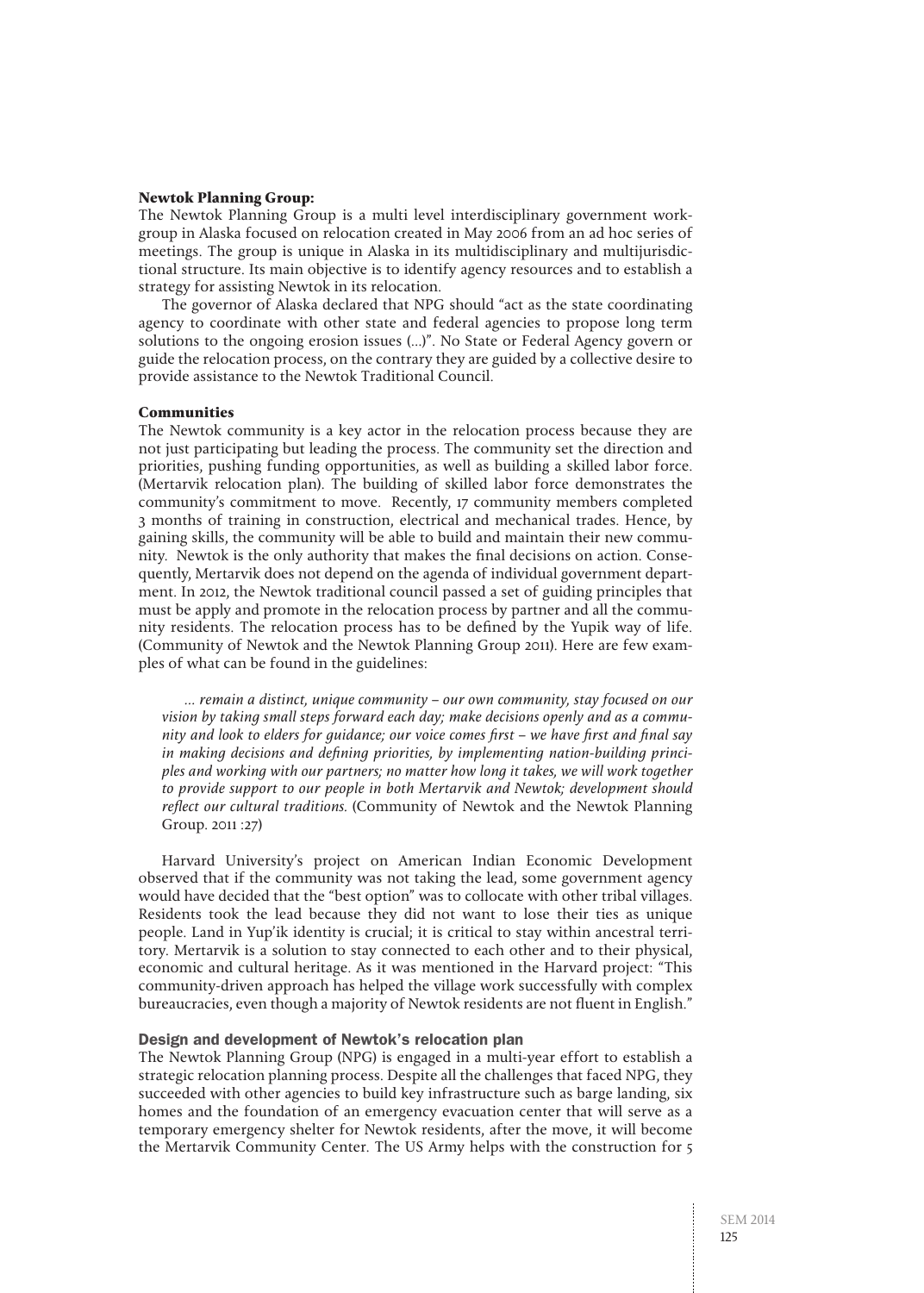years through its Innovative Readiness Training Program6 , which provides military personnel with real-world training on civilian projects. In 2009, Army personnel began to work on a barge landing facility that allows equipment and materials to be shipped to the new site and the construction of an access road that connects the barge landing to the future village followed. Each of these projects was developed with supervision of the Newtok residents and leaders and built with funding from numerous sources, including the U.S. Army Corps of Engineers, the Alaska Department of Transportation and Public Facilities, the Alaska Department of Environmental Conservation, the U.S. Department of Commerce, and the Bureau of Indian Affairs. (Harvard Project, 2010) Mertarvik will reflect the community's layout and the University of Harvard noted that the community center's cultural element includes two huge steam baths, storage areas for hunting and fishing gear, and space for cold storage of fish and game. Elders' knowledge helped orientate the new buildings by taking into account sun, wind, and snowdrifts.(Harvard Project, 2010) 27 million has been spent in Mertarvik so far, but currently no electric, sewage or water system exists at the new site. However, because the relocation process is too slow, in October 2013, villagers accused their own council of "failing to hold regular elections, and raised a petition to through out the leaders and replace Stanley Tom (Tribal Administrator)" (The Guardian, 2013). Dissidents voted for a new council and installed their own leaders but Patricia Cochran, director of Alaska Native Science commission reveals that the upheavals is typical from native communities that are confronting climate change. She adds, "I do not think you would find one community that says they are happy with the pace that's gone on".

| <b>Community</b>             | Cost of future erosion<br>protection | Cost to relocate  | How long does the community<br>have $*$ |
|------------------------------|--------------------------------------|-------------------|-----------------------------------------|
| Bethel                       | \$5.000.000                          | N/A               | >100 years                              |
| Dillingham                   | \$10.000.000                         | N/A               | >100 years                              |
| Kaktovik                     | \$40.000.000                         | \$20-40 Million   | >100 years                              |
| Kivalina                     | \$15.000.000                         | $$95-125$ Million | 10-15 years                             |
| Newtok                       | \$90.000.000                         | \$80-130 Million  | 10-15 years                             |
| Shishmaref                   | \$16,000,000                         | \$100-200 Million | 10-15 years                             |
| Unalakleet<br>$\overline{a}$ | \$30.000.000                         | N/A               | >100 years                              |

## Table 2 Table with future cost and how long does the community have (Source: Aveta Report 2006, Newtok relocation could run as high as \$130 million, or \$350,000 per villager)

\*These numbers assume no future erosion protection, including that listed here, is not implemented.

Moreover, 2 years ago, Newtok launched a website<sup>7</sup>, newtokmoves.org to be able to raise fund from business and individuals. "We want to raise the money to move our village by doing it the American way: hard work, community and faith. We don't want taxpayer money to fund all of our projects and stimulate what little

<sup>6.</sup> The innovative Readiness Training provides real world training opportunities for our service members and units to prepare them for their wartime missions while supporting the needs of America's underserved communities. (http:// irt.defense.gov/)

<sup>7.</sup> The missions of the newtokmoves.org website are to show exactly what is taking place in their village, from the devastating flooding, erosion and government red tape, to the new native businesses that will fund their growth and allow the village to move 375 residents across the river and out of danger.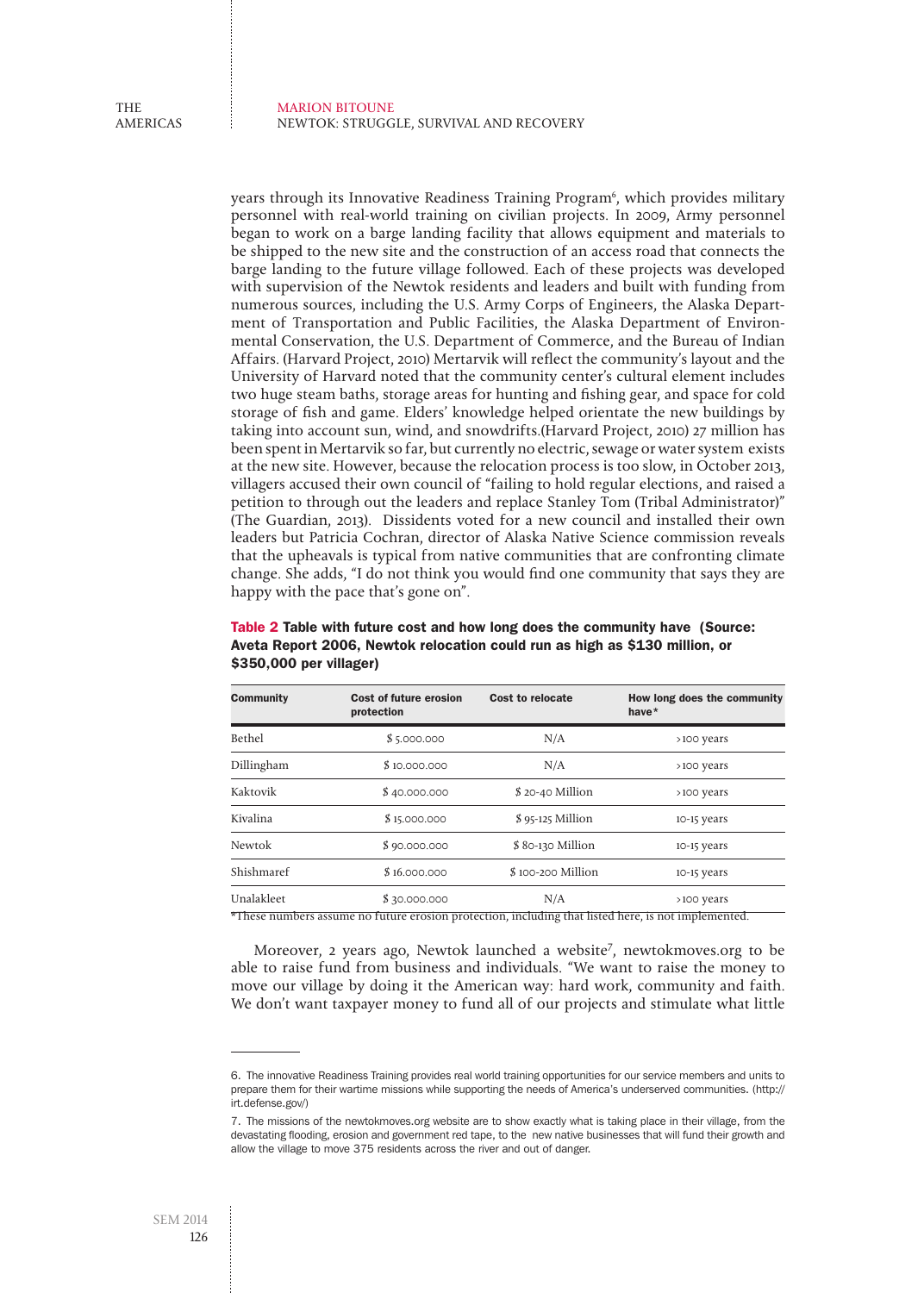economy we have. We want to build an economy that will last and continue to provide for our village for generations to come."(from NewtokMoves.org) They also want to create new native businesses to fund their own growth and allow them to move their 375 residents.

## 4 phases

The community sets up 4 stages for the settlement of the community. They will not move all at the same time but it will occur through a process that is incremental and organic in nature. (Community of Newtok and the Newtok Planning Group 2011)

## **1. Getting ready**

This phase correspond to current phase of the relocation. This phase include site selection, building the basic infrastructure such as road, barge landing and water wells.

## **2. Pioneering**

Upagluteng means pioneering in Yupik, which refers to the traditional practice of moving with seasons. Six homes are already built to shelter the first pioneers at Mertarvik. Nevertheless, the families that chose to pioneer will not leave full time without the structure to ensure their safety. They will live during the summer and winter months. The Newtok Traditional Council hopes that this pioneering phase will motivate others move and in doing so, boost confidence for needed infrastructures (Community of Newtok and the Newtok Planning Group 2011). This step is important because it will send a clear message to agencies that it is really happening and that the community is serious about the move. For the community, pioneering is an opportunity to return to traditional ways of life.

## **3. Transition**

An increasing number of community members will make the move (100 or more). With more and more people, more infrastructures will be in place, such as bigger health services, airports, landfills, stores, and community greenhouses might be in place during this phase.

## **4. Final stage**

Final move of all residents to the new town. Villagers do not really know when this step will happen, for some they are losing hope because the process is taking too long.

# 3. How to overcome the different challenges ?

## 3.1. Newtok's relocation challenges:

Challenges that are facing Newtok and more generally communities that are threatened by climate change were summed up by the tribal administrator of Newtok, Tom Stanley: "no agency has [the] authority to lead relocation efforts; no funding specially for relocation, patchwork funding from agencies and grants and getting fund take time that we don't have. We can't keep up erosion." (Bronen 2013)

## No agencies have the authority

Many reports by federal agencies recognized that no agency has the authority to relocate communities, no governmental organization exists that can address strategic planning needs of relocation and the logistics of decommissioning the original community location, including hazardous, waste clean-up and preservation of cultural site. (Afifi, Tamer, and Jill Jäger, 2010) Hence, there is a lack of leadership and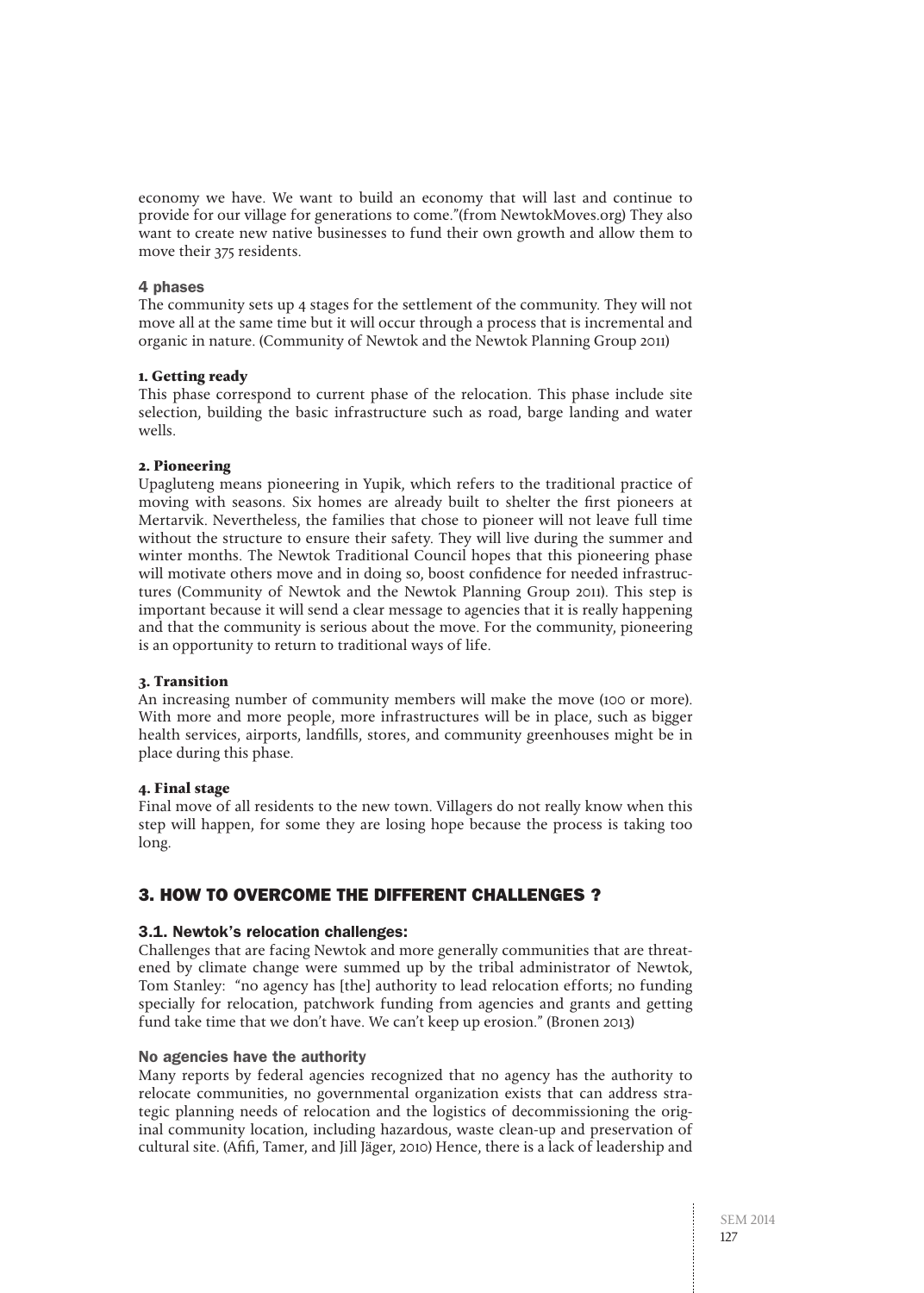a multitude of agencies that have their own program, funding priorities, authorities and fiscal rules that are not able to conduct multi-agency cooperation efforts (Alaska Village Erosion Technical Assistance Program, AVETA, 2006) Newtok is dealing with more than 25 different federal, state, tribal and nonprofit agencies (Bronen, Climate-induced community relocations). Other villages such as Kivalina that in search for relocation face the same problem. Janet Mitchell (Kivalina City Administrator) is convinced that «the relocation would move faster if we had a lead entity, someone focused on relocation» and she would prefer to have «a group of people from different agencies. That would make it more powerful. Everyone would have a voice. Including Kivalina.» (Shearer, 2012)This lack of leadership created inefficiency because they are not ensuring that villages in the greatest peril get the highest in priority for assistance. Consequently, currently policies hinder the relocation efforts (Shearer,2012). Agencies lack the technical, financial and organizational capacity to relocate communities.

## No relocation policy

There is a need to strengthen risk mitigation and relocation measures. As stated by Janet Mitchell, tribal administrator of another village threatened by coastal erosion: «The word relocation doesn't exist on the federal level, and I doubt that it exists at the state level» (Shearer, 2012). She also stated "at the federal, state, and tribal levels, there is a lack of clearly defined risk mitigation protocols and resettlement procedures that would trigger more pro-active measures to ensure Kivalina's safety.<sup>"</sup>

#### No specific funding is dedicated for relocation

Gap in the US legislation. "It is not as if you suffer a drought, a hurricane, tornado, and you can apply for disaster relief…" (Goldenberg in NPR, 2013). Moreover, according to Chapin and Bronen in their article in 2013 they demonstrate that the erosion is currently the primary cause and a significant hazard faced by Alaskan coastal communities but it is not included in the list of major disasters in the Stafford Act.

Suzanne Goldenberg, award winning journalist for the Guardian, in her article<sup>8</sup> bemoan the fact that "climate change moves too slowly to be recognized as a disaster and because you need to move people now, before the disaster occurs") Erosion is not included in the Stafford Act which mean that communities cannot apply for funding. As Robin Bronen declared in an interview for The Guardian "We weren't thinking of climate change when federal disaster relief legislation was passed (…) Our legal system is not set up. The institutions that we have created to respond to disasters are not up to the task of responding to climate change." The Stafford Act and its amendments require that funding must be spent to restore infrastructures back to their disaster, not to move them altogether. ( Petersen, Backer Institute Alaska, 2012). However, communities in Alaska are living in locations which are inhabitable. Consequently, they are not able to receive government funding (Bronen 2011) The actual Federal Emergency Management Agency can only operate for immediate disaster, hence this agency is reactive and not proactive.

## Ack in assessing climate change

No method exists to determine whether and when a community can no longer be protected in place with traditional flood and erosion control.

<sup>8.</sup> Goldenberg, S. « America's First Climate Refugees in Newtok, Alaska. » *The Guardian*. N.p., 13 May 2013. Web.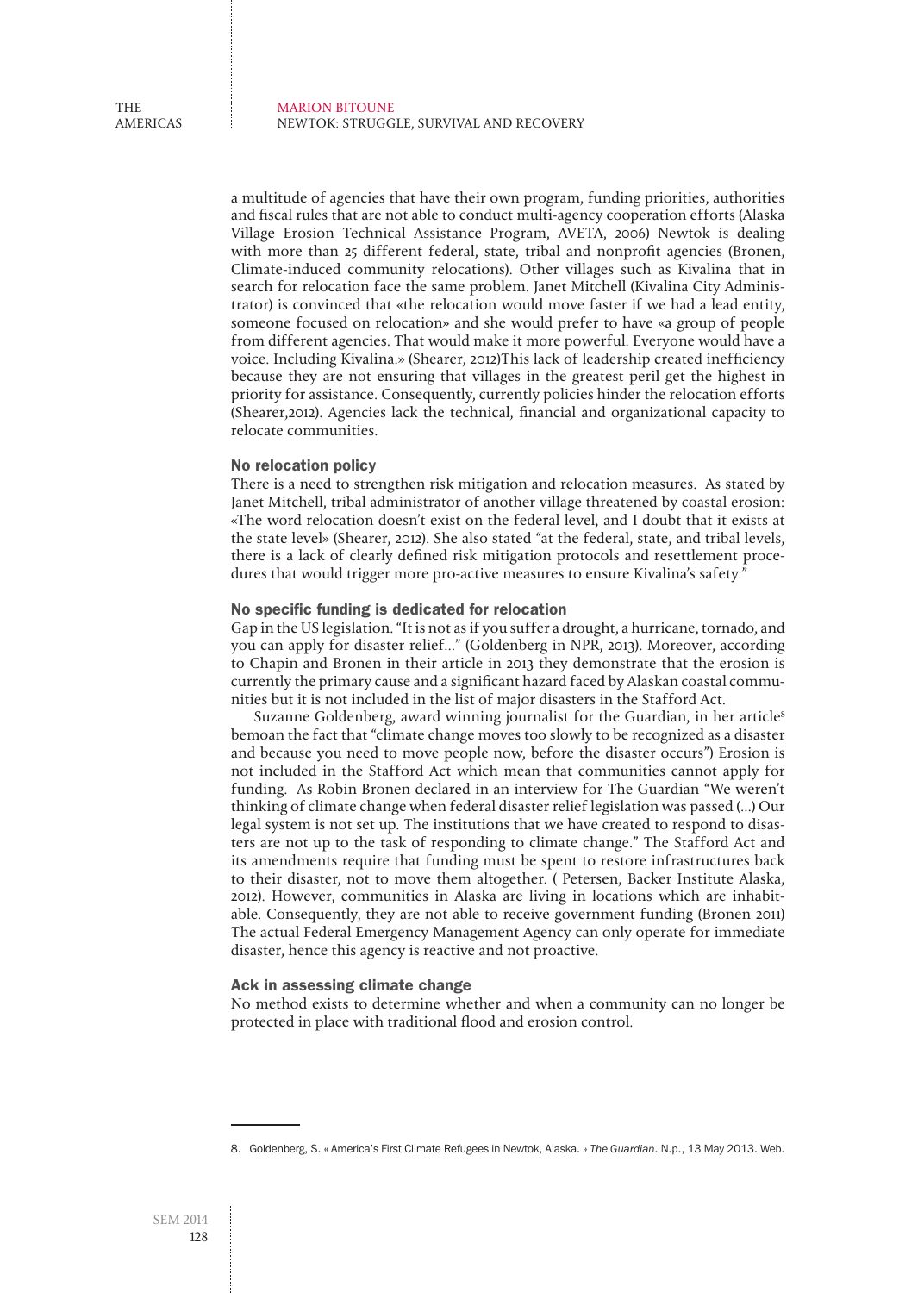#### Statutory barriers

Current policies discourage the building of new infrastructure at the relocation site. For instance, the Alaska department of transportation requires at least 25 students in order to build a school.

Consequently, US legislation (in regards to the post-disaster recovery and hazard mitigation statutory framework) led only to inflexible answers to random extreme weather events. Their main responses are to rebuild and repair infrastructure in place and protect population from future hazards through erosion and flood protection. (Goldenberg, The Guardian, 2013) Nevertheless, as Kivalina experienced, protection community in place with rock walls or sandbags are unsuccessful in Alaska despite that millions of dollars have been spent. In September 2006, Kivalina (north of Newtok), after having received a new construction of millions of dollars of seawall, federal government came to celebrate its completion. Everything, however, had not gone as planned, a storm damaged the seawall before the celebration and provoked cancelation of the celebration by the official. After a year, another storm damaged the seawall. 250 residents were evacuated because the seawall was unable to protect them. Hence, technology is inefficient currently to protect people who are living in vulnerable risk-prone.

#### 3.2. The potential solutions that can move the relocation forward:

The policy recommendations are mainly coming from Robin Bronen articles. She is a human right lawyer that works for a long time on the case of Newtok. As more and more Americans are aware and concerned by Artic climate change; new sets of policies are more than needed. The United States of America needs to imagine a new response framework for erosion.

Two axes can improve the relocation process; on the one hand, creating relocation and on the other hand, governance policies that go along with new institutions.

#### "Climigration"

The first policy recommendation that can be made is to give a clear definition of the displacement category 'climate-induced migration' and profile the population groups that must move (Bronen, 2009). This definition will be the foundation to create a legal and institutional framework to relocate communities. Robin Bronen observes that it exists three drivers of climate-induced migration creating therefore, three categories. Consequently, each type of migration will need a specific institutional framework.

| Extreme weather events (hurricane, tornadoes) | Individuals and household                         |
|-----------------------------------------------|---------------------------------------------------|
| Depletion of ecosystem services (salt water   | Mass migration (entire communities) are forced to |
| intrusion, drought)                           | evacuate temporarily.                             |
| Ongoing ecological changes caused by the      | Mass migration (entire community) are forced to   |
| combination of the two mentioned above.       | relocate permanently.                             |

#### Table 3 Three categories of migrants (Bronen, 2013)

Climigration would be the best word to describe what is occurring in Alaska but also elsewhere. Climigration is a specific type of permanent population displacement that occurs when community is required to protect residents from climateinduced biophysical changes that alter ecosystem, damage or destroy public infrastructure and repeatedly endanger human lives (Bronen 2009). Climigration is different from migration because it implies that there is an inability to return home because home may underwater or sinking. "Climigration" creates a new set of indicators for governments and non-government actors to identify when to collectively and collaboratively shift from the traditional post disaster recovery response to a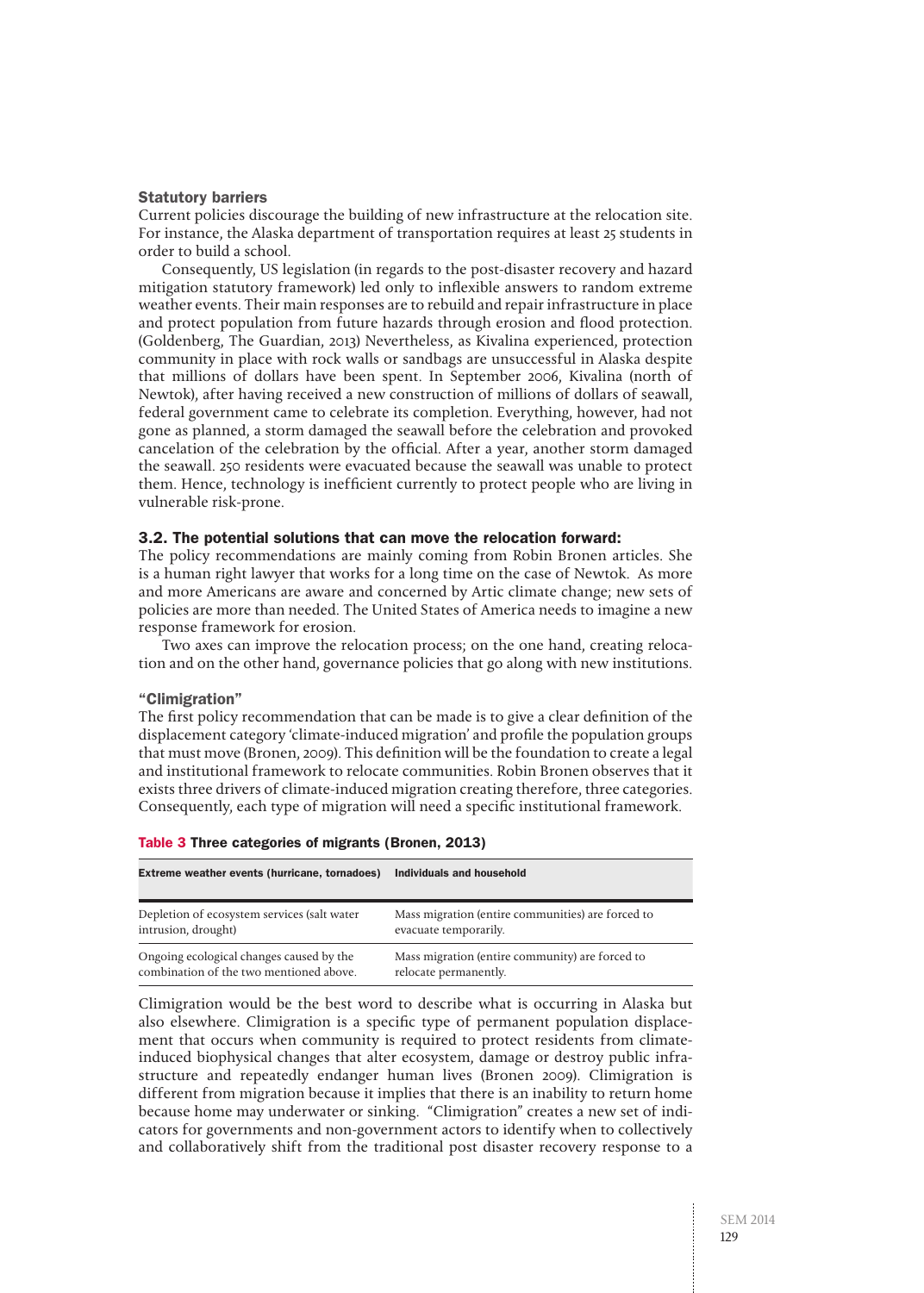community relocation process (Bronen, 2011). Those indicators will help to determine which communities are most at risk and to relocate. In Alaska, the indicators of socio-ecological vulnerability demonstrating that relocation is required may contain:

- 1 Repetitive loss community infrastructure
- 2 Imminent danger to the community from the on-going ecological changes and repeated random extreme weather event
- 3 No ability from community expansion
- 4 Number of evacuation incidences
- 5 Number of people evacuated
- 6 Predicted rates of environmental change
- 7 Repeated failure of hazard mitigation measures
- 8 Viability of access to transportation, potable water…
- 9 Decline in socio-economic indicators, food security, loss of livelihood

Therefore, forced migration due to climate change must be clearly defined and have a specific framework response that is distinct from other environmental catastrophes that also cause people to migrate.

After defining the building foundation, the next steps are to create relocation and adaptive governance policy frameworks.

#### Relocation policy

As a human right lawyer, Robin Bronen included on relocation policy, human right principles that must govern the relocation process. The social, economic and cultural rights of individuals have to be protected during the relocation process (Bronen 2009). Relocation policy must begin with a community vote and relocation site process with the approval from the community. For Robin Bronen, these principles in the relocation policy framework will enhance the resilience capacity of communities by addressing socioeconomic issues, such as lack of economic development and poverty, which can contribute to communities' vulnerability.

#### An adaptive governance framework as a potential solution.

A multi-level and multi-disciplinary governance framework is crucial for relocation because it involves a wide range of actors. Consequently to have an adaptive governance structure, several changes could be needed.

## **Amendments**

The Stafford Act should be amended to include erosion effects. The term "natural catastrophe" should be extended to include gradual and recurring climate induced ecological processes. This would let the President to declare such circumstances as disaster and release funds for predisaster hazard mitigation.

Change in Federal and State statutes to specifically permit Federal disaster relief funding to be used and federal agencies to participate in building new infrastructure and relocating an entire community to a relocation site when durable adaptation is impossible to the current site location (Bronen and Chapin, 2013)

Those two amendments will allow communities threatened by climate-induced ecological changes to shift from disaster recovery to community relocation (Bronen 2013).

## **New institutions**

It is necessary to create institutions in order to implement relocation policy and new governance.

- The existing community government must have the authority to be a key leader and decision maker in the relocation process.
- Clear organizational structure to implement efficiently relocation policy.
- Federal and state relocation would be responsible for implementing: process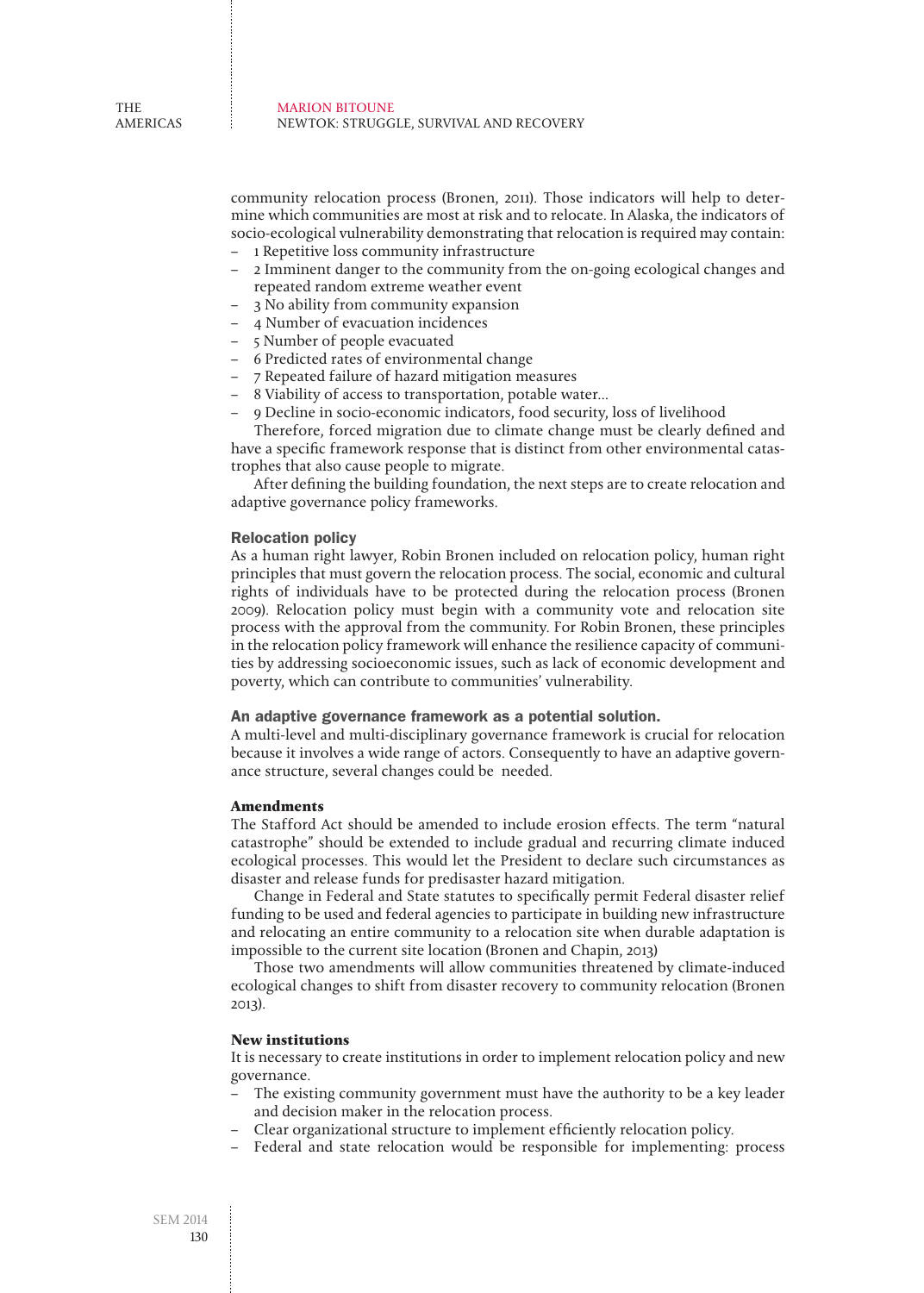framework for relocation planning and implementation and an operational framework for the actual relocation.

- States and Federal statutes should outline the institutional framework and funding for the relocation process.
- Define the governance authority at the relocation site
- Clear statutory guidance about the role of local government.
- Interdisciplinary, multi sector approach will foster local governing institutions in identifying potential solutions.
- To resolve the funding, state of Alaska can dedicate a portion of oil revenue to climate measure.

A lead agency is essential to provide commitment, direction and unity of purpose. This lead agency would then be able to tap the skills and abilities of the other agencies to accomplish task within their fields of expertise. (Shearer, 2012)

## 3.3. Lesson learned through the case of Newtok

However, what is happening to Newtok could affect millions of people all over the world. Approximately 10% of the world's population lives in coastal communities (10m or less above the seal level). Newtok's relocation process is a good model for other communities because it created a governance structure with the Newtok Planning Group that bring community, federal, state, tribal governmental and non governmental together in the relocation process to help the community by building infrastructure at the relocation site. Certainly as Larry Hartig, commissioner of Alaska department of environmental conservation declares, "We are construing the track as we go. We're trying to find the track and putting it in front of the train." The main lesson that can be learned from Newtok is that local leadership is essential because the community had to compensate the lack of lead agency. The community is serving "as both as the glue and directors of the efforts to date" (Community of Newtok and the Newtok Planning Group, 2011). It is important to engage the community in decision-making process from the start. It is not an easy task because a cultural and language gaps can exist; hence, ensuring communication is crucial. The coastal Lousiana Tribe<sup>9</sup> is also facing the same situation than Alaska coastal communities. The Isle de Jean Charles was recently affected in 2012 by Hurricane Isaac and people raised their homes to adapt to land loss and the rising waters. It was observed that in the 1950s, the Isle was about 5 miles by 12 miles whereas nowadays, the land is around ¼ mile by 2 miles. This diminution is partly a result of oil and gas companies but it is also due to intense coastal erosion and saltwater intrusion. Costal Louisiana has experienced one of the highest rates of relative sea level rise in the world, with 8 inches in the last 50 years (Koppel Maldonado,2013). The Isle no longer has natural protection against hurricane and storms. Since 2005, the tribal community faced 6 major storms. If nothing is done, the Isle will disappear by 2050. Here again, the traditional chief is working to relocate together "those who have scattered and those who would like a communal safe haven".(Community of Newtok and the Newtok Planning Group, 2011) He explained that, "people want to come back to the community. We have to come together to ensure the land belongs to us while we move to a safe location" The community leaders pushed for relocation in 2002 through the Army Corps of Engineers, and also in 2009, but just as the Newtok community met regulatory challenges of relocating an entire community without internal and little external funding. As Julie Koppel Maldonado notes<sup>10</sup> that after the BP disaster in 2010, representatives of Newtok, Isle de Jean Charles, and other Louisiana and Alaska

<sup>9.</sup> Grand Bayou Village, Grand Caillou/Dulac, Isle de Jean Charles and Pointe-au-Chien Indian Tribes

<sup>10.</sup> The Impact of Climate Change on Tribal Communities in the US: Displacement, Relocation, and Human Rights,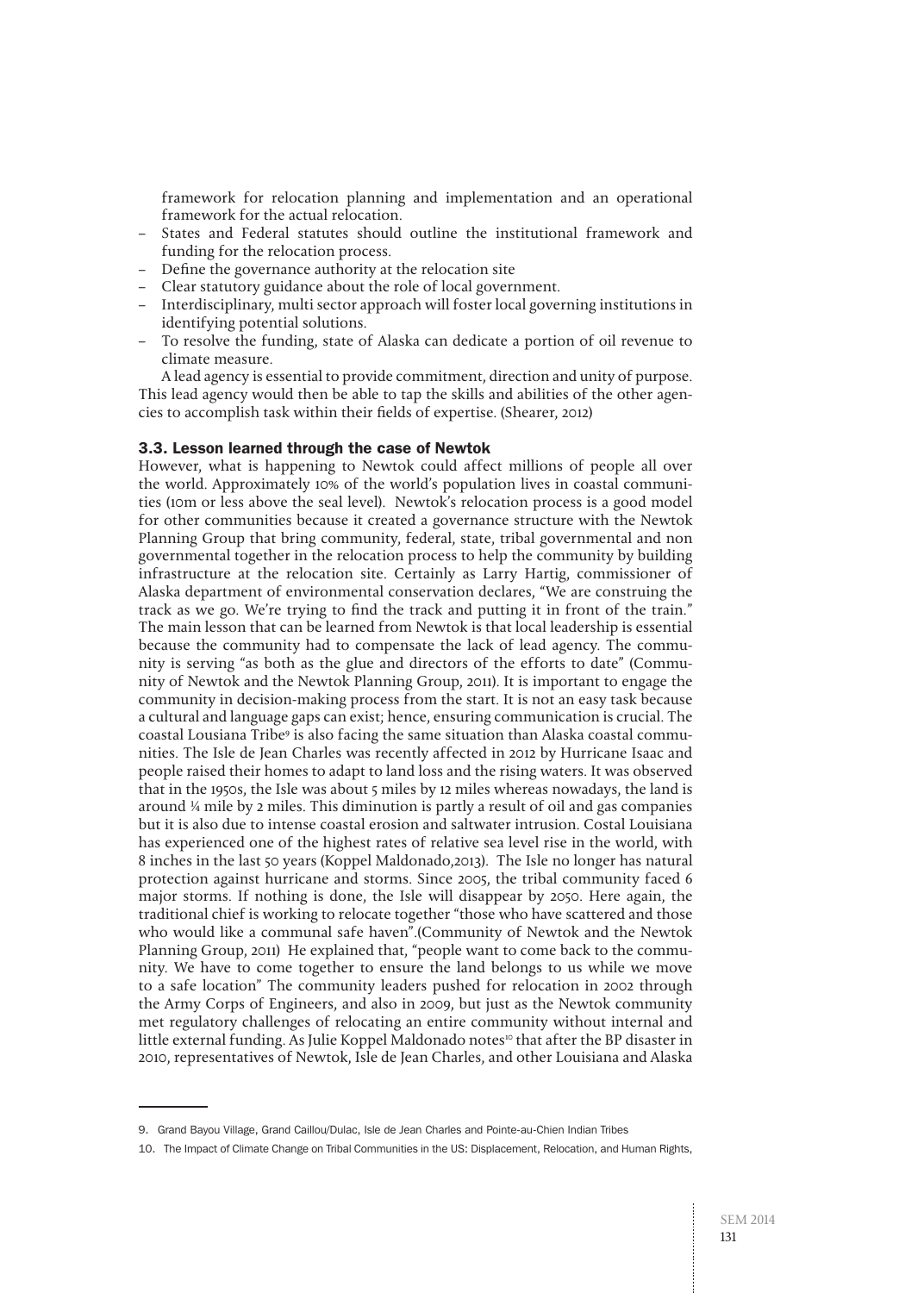at-risk coastal communities came together through the work of an academic center and a religious congregation to develop people-to-people learning exchange, as well as advocacy through local and national social and political structures and systems. She also reveals that those communities traveled to each other's lands and communities to learn what each is experiencing and take the knowledge back as advocates on the others' behalf. The communities continue the knowledge exchanges and co-learning based on local, citizen science and traditional ecological knowledge.

## Newtok not the first and not the last…

Climate change is affecting communities around the world. In Alaska, climateinduced ecological changes caused by a combination of gradual ecological processes and extreme weather events are damaging community infrastructure, threatening lives and the well being of community residents, altering the habitability of indigenous communities. Therefore, relocation is the only available solution but the current legislation such as the post-disaster recovery or hazard mitigation laws are not designed to respond to permanent displacement. Communities that want to relocate such as Newtok that was our case study are facing policy and practical challenge that hinders the process. Newtok is projected to be underwater by 2017 but in 2013, only 6 homes were built and no one has move at the new site. Newtok is currently the only Alaskan communities advancing in the relocation process. Federal agencies had declared that 11 Alaskan communities are in imminent danger. Hence, it's time for the United States of America to respond to climate-induced relocation and implement efficient policies in order to relocate rapidly threatened communities. The USA have an incredible opportunity to take the lead and create a new model of adaptive governance and a set of new institutions that can facilitate an effective transition from protection in place to community relocation that government throughout the world faced with "climigration" can implement (Bronen, 2011). ♦